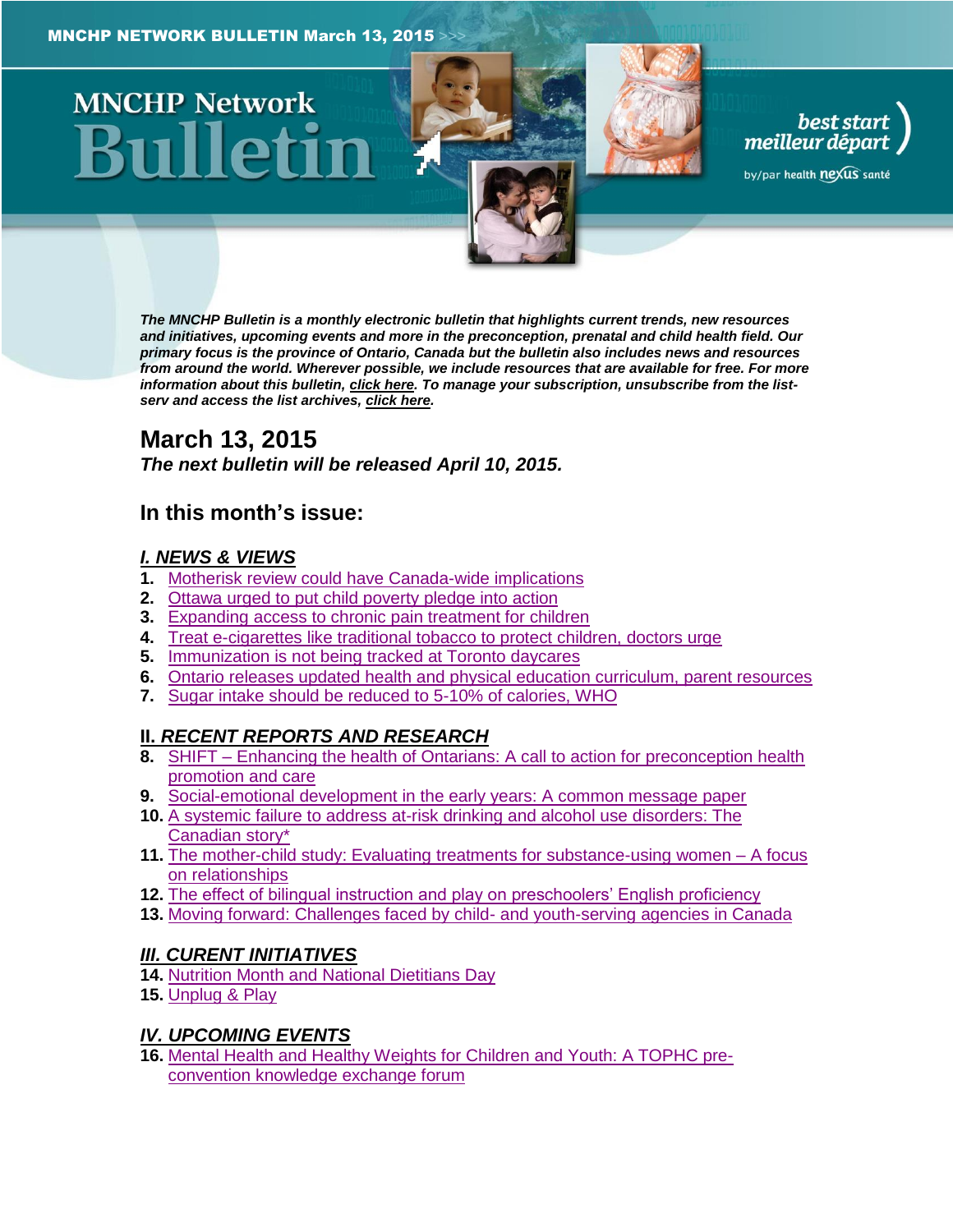- **17.** [Harm Reduction in Tobacco for Pregnant and Postpartum Women and Their](#page-11-2)  **[Families](#page-11-2)**
- **18.** [BFI Implementation Workshop](#page-11-3)
- **19.** [2015 Breastfeeding Committee for Canada BFI National Symposium](#page-12-0)
- **20.** [CIRR National Reading Recovery & Early Literacy Conference](#page-12-1)

## *[V. RESOURCES](#page-12-2)*

- **21.** [Preconception Health Care Tool](#page-12-3)
- **22.** WYNI [When You Need It: Breastfeeding Information](#page-12-4)
- **23.** [Resiliency Resources for Parents Now in French](#page-13-0)
- **24.** [Getting Started with… The Healthy Kids Strategy](#page-13-1)
- **25.** [Temperament: Understanding Your Child's Unique Personality](#page-13-2)
- **26.** [Look at Me Now!](#page-14-0)
- **27.** [Children's Mental Health Research Quarterly: Parenting Without Physical](#page-14-1)  [Punishment](#page-14-1)
- **28.** [Learn More About FASD](#page-14-2)

#### *[VI. FEATURED BEST START RESOURCES](#page-15-0)*

- **29.** [Breastfeeding for the Health and Future of Our Nation](#page-15-1)
- **30.** [A Facilitator's Guide: Planning a First](#page-15-2) Nations Workshop for Parents
- **31.** Zhi-gid-minaan Nda-nii-jaan-sag [Growing Together with Our Children](#page-16-1)
- **32.** [2015 Best Start Resource Centre Annual Conference:](#page-16-2) Post-Conference Coverage

# <span id="page-1-0"></span>**I. NEWS & VIEWS**

#### <span id="page-1-1"></span>**1. Motherisk review could have Canada-wide implications**

In light of the Motherisk Drug Testing Laboratory's recent closure amid controversy regarding the reliability of its testing, this Toronto Star article (Mendleson, Mar.12, 2015) highlights the wide-reaching impact of the laboratory on criminal cases across Canada. While details have not been provided outlining the reasoning behind the lab's closure, the decision to suspend operations comes after an internal audit and independent provincial review which questioned the lab's policies and procedures. Calling into question the reliability of testing provided by the lab also calls into question the validity of evidence in criminal cases for which Motherisk has provided drug testing services, including those in British Columbia, New Brunswick, Quebec, Nova Scotia, and the Northwest Territories. Motherisk also provides medication counseling services for pregnant women, work that the Ontario government has continued to support and defend.

[http://www.thestar.com/news/crime/2015/03/12/motherisk-review-could-have-canada](http://www.thestar.com/news/crime/2015/03/12/motherisk-review-could-have-canada-wide-implications.html)[wide-implications.html](http://www.thestar.com/news/crime/2015/03/12/motherisk-review-could-have-canada-wide-implications.html)

<span id="page-1-2"></span>**2. Ottawa urged to put child poverty pledge into action**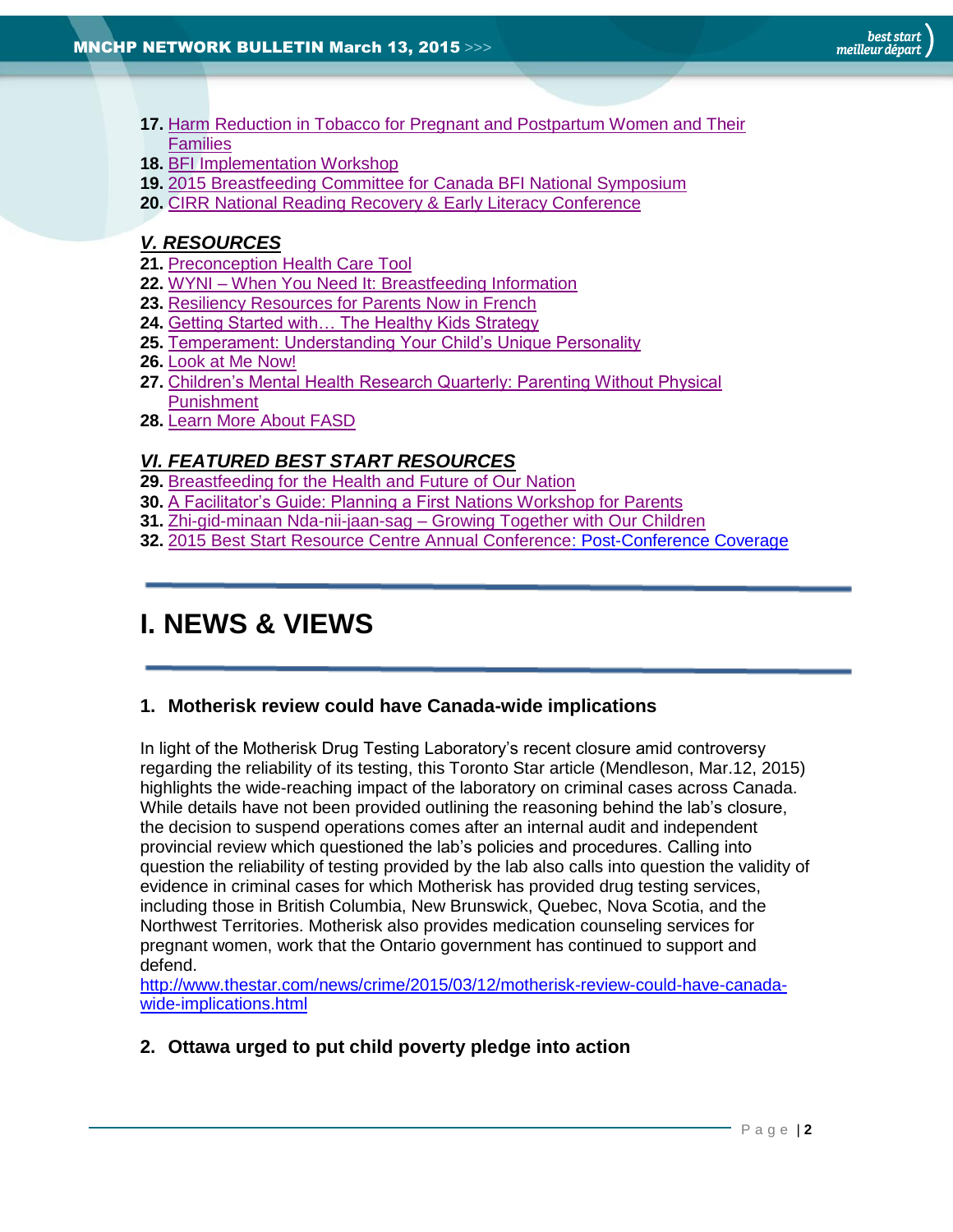Activist group, Campaign 2000 [recently issued an open](http://www.campaign2000.ca/OpenLetterNowTimetoActonChildandFamilyPovertyMarch_11_2015.pdf) letter to the four federal party leaders calling for follow-up action to a recent private member's motion which committed Ottawa to eradicate child poverty and develop a timeline for a measurable national poverty reduction plan. Detailing Campaign 2000's motives, this article (Monsebraaten, Mar. 11, 2015) emphasizes the necessity of such a plan, citing the cost of poverty at an estimated \$72 to 86 billion annually. This recent motion, made by Toronto MP Rathika Sitsabaiesan, comes 25 years after the federal government's initial pledge to end child poverty by the year 2000. In the years since, little progress has been made to fulfilling this pledge, with child poverty rates increasing from 15.8% to 19.1% since 1989. [http://www.thestar.com/news/gta/2015/03/11/ottawa-urged-to-put-child-poverty-pledge](http://www.thestar.com/news/gta/2015/03/11/ottawa-urged-to-put-child-poverty-pledge-into-action.html)[into-action.html](http://www.thestar.com/news/gta/2015/03/11/ottawa-urged-to-put-child-poverty-pledge-into-action.html)

## <span id="page-2-0"></span>**3. Expanding access to chronic pain treatment for children**

This article (Ministry of Health and Long-Term Care, March 6, 2015) describes the Ontario government's plan to improve access to chronic pain services for children. The government is investing close to \$300 000 to develop an intensive rehabilitation clinic in Holland-Bloorview Kids Rehabilitation Hospital, and is increasing its investment in SickKids to improve care for patients with migraines, backaches, abdominal pain and tendinitis. SickKids and Holland-Bloorview will also join a network of hospitals across the province called the Paediatric Chronic Pain Network, which will include the Children's Hospital of Eastern Ontario, Children's Hospital, London Health Sciences Centre and McMaster Children's Hospital. Working together, these five hospitals will help to provide patients with access to a range of physician services, reducing wait times and emergency room visits. The increased investment in chronic pain treatment is part of the government's Patients First: Action Plan for Health Care, the goal of which is to "provid[e] patients with faster access to the right care" (Ministry of Health and Long-Term Care, Mar. 6, 2015).

[http://news.ontario.ca/mohltc/en/2015/03/expanding-access-to-chronic-pain](http://news.ontario.ca/mohltc/en/2015/03/expanding-access-to-chronic-pain-treatment-for-children.html)[treatment-for-children.html](http://news.ontario.ca/mohltc/en/2015/03/expanding-access-to-chronic-pain-treatment-for-children.html)

#### <span id="page-2-1"></span>**4. Treat e-cigarettes like traditional tobacco to protect children, doctors urge**

This article (CBC News, Mar. 6, 2015) reports on a recent position statement issued by the Canadian Pediatric Society which highlights the dangers of e-cigarettes to children and youth. The statement cites that children and youth may be particularly susceptible to the high amounts of fire particulate matter in e-cigarettes, which could heighten symptoms of asthma or bronchitis. The CPS proposes banning the sale of e-cigarettes to anyone who is not legally able to purchase tobacco products. Read the full position statement: E-cigarettes – [Are we renormalizing public smoking?](http://www.cps.ca/en/documents/position/e-cigarettes) [http://www.cbc.ca/news/health/treat-e-cigarettes-like-traditional-tobacco-to-protect](http://www.cbc.ca/news/health/treat-e-cigarettes-like-traditional-tobacco-to-protect-children-doctors-urge-1.2983656)[children-doctors-urge-1.2983656](http://www.cbc.ca/news/health/treat-e-cigarettes-like-traditional-tobacco-to-protect-children-doctors-urge-1.2983656)

#### <span id="page-2-2"></span>**5. Immunization is not being tracked at Toronto daycares**

Despite provincial requirements stipulated by Public Health Ontario, this article (CTV Toronto, Feb. 11, 2015) reports that Toronto Public Health does not track the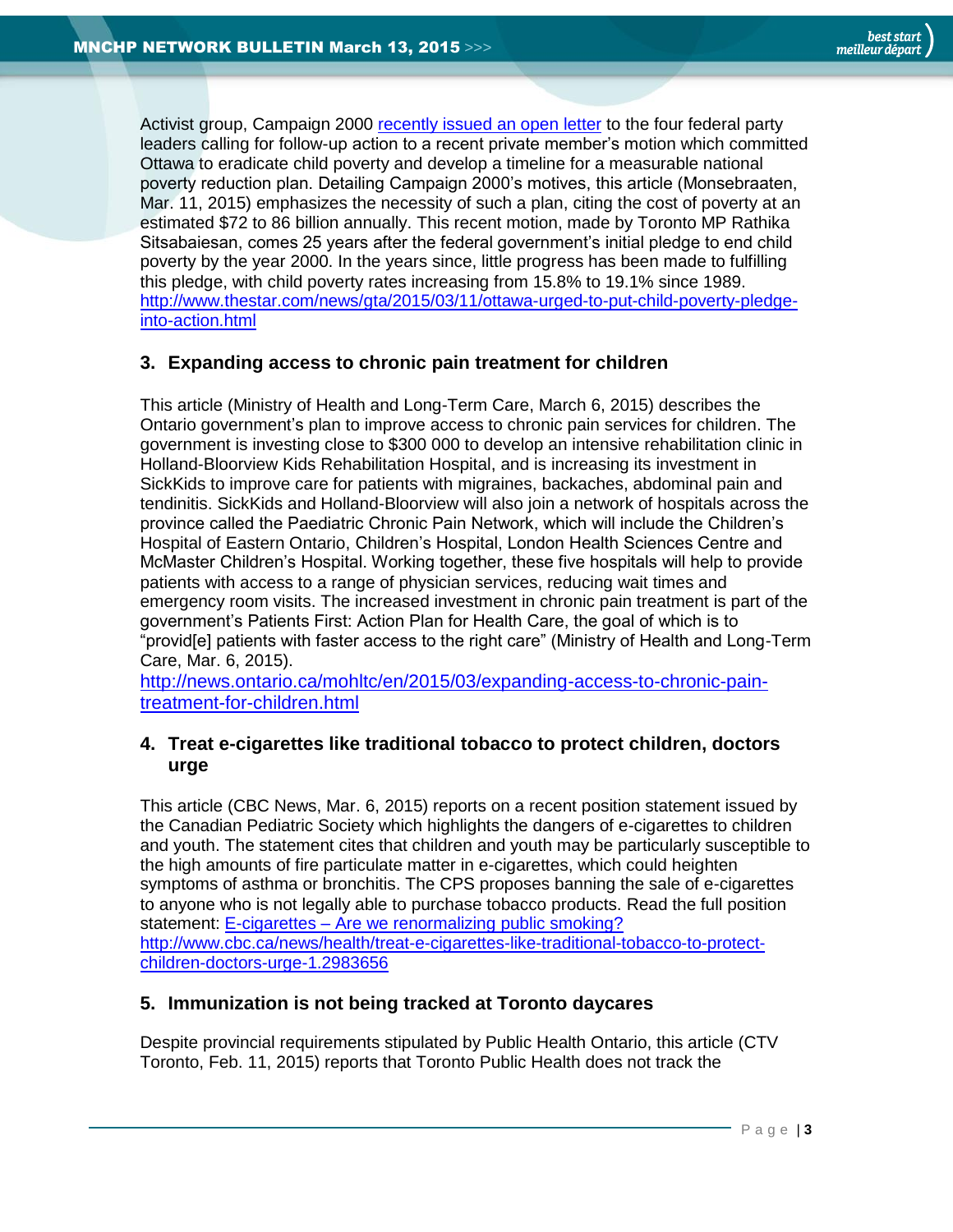immunization of children attending Toronto daycares. With six confirmed cases of measles in the city, Toronto's medical officer of health, Dr. David McKeown, is requesting \$40 000 of the city's budget to fund a daycare immunization tracking system. While Ontario students are required to be immunized prior to school enrollment, a similar rule is not enforced in daycares. Concern over the immunization of daycare children comes after an adult with measles visited a daycare facility where some of the younger children at the daycare may not have been completely vaccinated.

[http://toronto.ctvnews.ca/immunization-is-not-being-tracked-at-toronto-daycares-](http://toronto.ctvnews.ca/immunization-is-not-being-tracked-at-toronto-daycares-1.2232295)[1.2232295](http://toronto.ctvnews.ca/immunization-is-not-being-tracked-at-toronto-daycares-1.2232295)

Related articles:

- **Vaccinate daycare children for measles – Toronto councillor**: This article (Rider, Feb.11, 2015) details the unanimously approved motion introduced by Coun. Christin Carmichael Greb which called Toronto Public Health to propose to the budget committee ways to ensure the vaccination of daycare children. [http://www.thestar.com/news/city\\_hall/2015/02/11/vaccinate-daycare-children](http://www.thestar.com/news/city_hall/2015/02/11/vaccinate-daycare-children-for-measles-toronto-councillor.html)[for-measles-toronto-councillor.html](http://www.thestar.com/news/city_hall/2015/02/11/vaccinate-daycare-children-for-measles-toronto-councillor.html)
- **Daycare promising vaccine-free environment irks Ottawa Public Health**: As detailed in this article (CTVNews.ca, Feb. 10, 2015), an Ottawa daycare that claims to offer a "vaccine-free environment" is being cited by Ottawa Public Health as a "public health risk."

[http://www.ctvnews.ca/health/daycare-promising-vaccine-free-environment-irks](http://www.ctvnews.ca/health/daycare-promising-vaccine-free-environment-irks-ottawa-public-health-1.2228980)[ottawa-public-health-1.2228980](http://www.ctvnews.ca/health/daycare-promising-vaccine-free-environment-irks-ottawa-public-health-1.2228980)

#### <span id="page-3-0"></span>**6. Ontario Releases Updated Health & Physical Education Curriculum, Parent Resources**

As outlined in this news release (Ministry of Education, Feb. 23, 2015), the Ontario Government has updated its Health and Physical Education curriculum to be more reflective of today's technology and the health concerns of today's children and youth. The curriculum now includes content on healthy relationships, consent, mental health and online safety. Accompanying the curriculum release is a series of documents to help parents to understand the changes and to support these changes at home. The news release highlights that the revisions are long overdue, with the Growth and Development section of the elementary curriculum having not been updated since 1998. [http://news.ontario.ca/edu/en/2015/02/ontario-releases-updated-health-physical](http://news.ontario.ca/edu/en/2015/02/ontario-releases-updated-health-physical-education-curriculum-parent-resources.html)[education-curriculum-parent-resources.html](http://news.ontario.ca/edu/en/2015/02/ontario-releases-updated-health-physical-education-curriculum-parent-resources.html)

Related resources:

- **H&PE is here. It's happening. And it's about time**: This blog post from Ophea highlights reactions from students and teachers regarding the new Health and Physical Activity curriculum and touts the update as "the single largest health promotion intervention that Ontario has ever seen." [http://www.ophea.net/article/hpe-here-it%E2%80%99s-happening-and](http://www.ophea.net/article/hpe-here-it%E2%80%99s-happening-and-it%E2%80%99s-about-time#.VQIMVOGgbag)[it%E2%80%99s-about-time#.VQIMVOGgbag](http://www.ophea.net/article/hpe-here-it%E2%80%99s-happening-and-it%E2%80%99s-about-time#.VQIMVOGgbag)
- <span id="page-3-1"></span>**7. Sugar intake should be reduced to 5-10% of calories, WHO**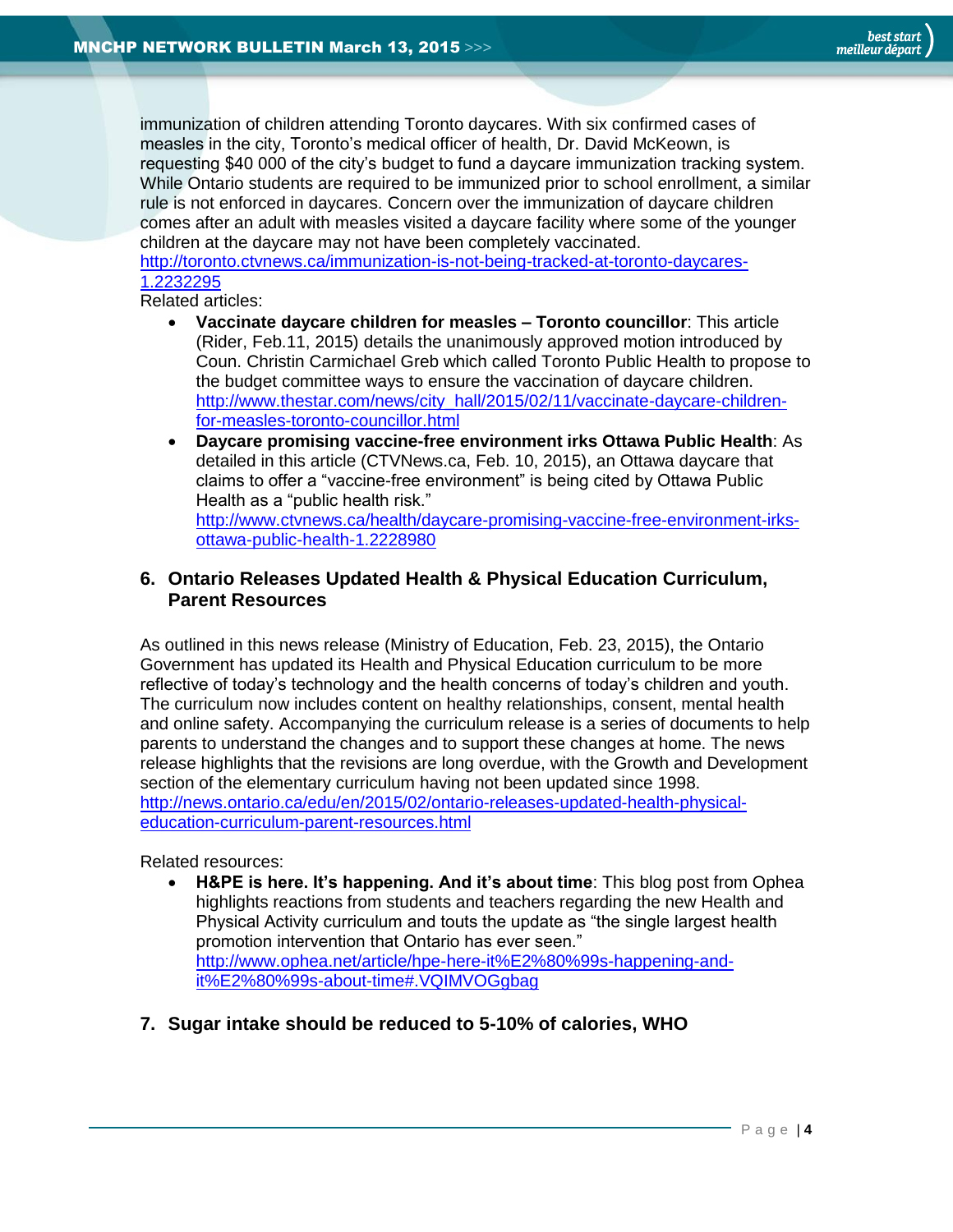As reported in this article (CBC News, Mar. 4, 2015), the World Health Organization recently recommended that people should limit their intake of sugar to 5-10% of their daily calories. Sugars include honey, syrups, fruit juices and fruit juice concentrates as well as table sugar added to food. For children, 5% is the equivalent of 22 grams of sugar, or six teaspoons. Consuming sugar within these limits is thought to help reduce the rate of obesity and tooth decay.

[http://www.cbc.ca/news/health/sugar-intake-should-be-reduced-to-5-10-of-calories-who](http://www.cbc.ca/news/health/sugar-intake-should-be-reduced-to-5-10-of-calories-who-says-1.2981114)[says-1.2981114](http://www.cbc.ca/news/health/sugar-intake-should-be-reduced-to-5-10-of-calories-who-says-1.2981114)

 Read the WHO guideline, *Sugars intake for adults and children*, here: [http://www.who.int/nutrition/publications/guidelines/sugars\\_intake/en/](http://www.who.int/nutrition/publications/guidelines/sugars_intake/en/)

Related article:

 **Excess sugar lurks in kids' meals at restaurant chains, U of T researchers say**: This article (Ogilvie, Mar. 5, 2015) reports on a recent study conducted through the University of Toronto that highlights the high amounts of sugar in restaurant kids' meals. In the study, they find that 1 in 5 meals for children in restaurants exceed the WHO recommended daily guidelines for sugar intake. [http://www.thestar.com/life/2015/03/05/excess-sugar-lurks-in-kids-meals-at](http://www.thestar.com/life/2015/03/05/excess-sugar-lurks-in-kids-meals-at-restaurant-chains-u-of-t-researchers-say.html)[restaurant-chains-u-of-t-researchers-say.html](http://www.thestar.com/life/2015/03/05/excess-sugar-lurks-in-kids-meals-at-restaurant-chains-u-of-t-researchers-say.html)

# <span id="page-4-0"></span>**II. RECENT REPORTS AND RESEARCH**

*\* indicates journal subscription required for full text access*

## <span id="page-4-1"></span>**8. SHIFT – Enhancing the Health of Ontarians: A Call to Action for Preconception Health Promotion and Care**

Ontario Public Health Association. (2015). *SHIFT – Enhancing the health of Ontarians: A call to action for preconception health promotion and care*. Retrieved from <http://opha.on.ca/Events-News-and-Media/News/SHIFT.aspx>

#### SUMMARY:

Despite universal access to high quality prenatal care and advances in medicine, adverse perinatal outcomes persist in Ontario. Although strong public health programs that use a life-course perspective exist, "they do not guarantee that women enter pregnancy in good health." There is growing evidence that preconception health (PCH) can improve maternal and child health outcomes, both in the short- and long-term. In light of this, the Ontario Public Health Association (OPHA) Reproductive Health Workgroup has developed this position paper to advocate for coordinated and comprehensive action in the area of PCH in Ontario. Our aim is to shift public and political awareness and understanding of reproductive health to include PCH. This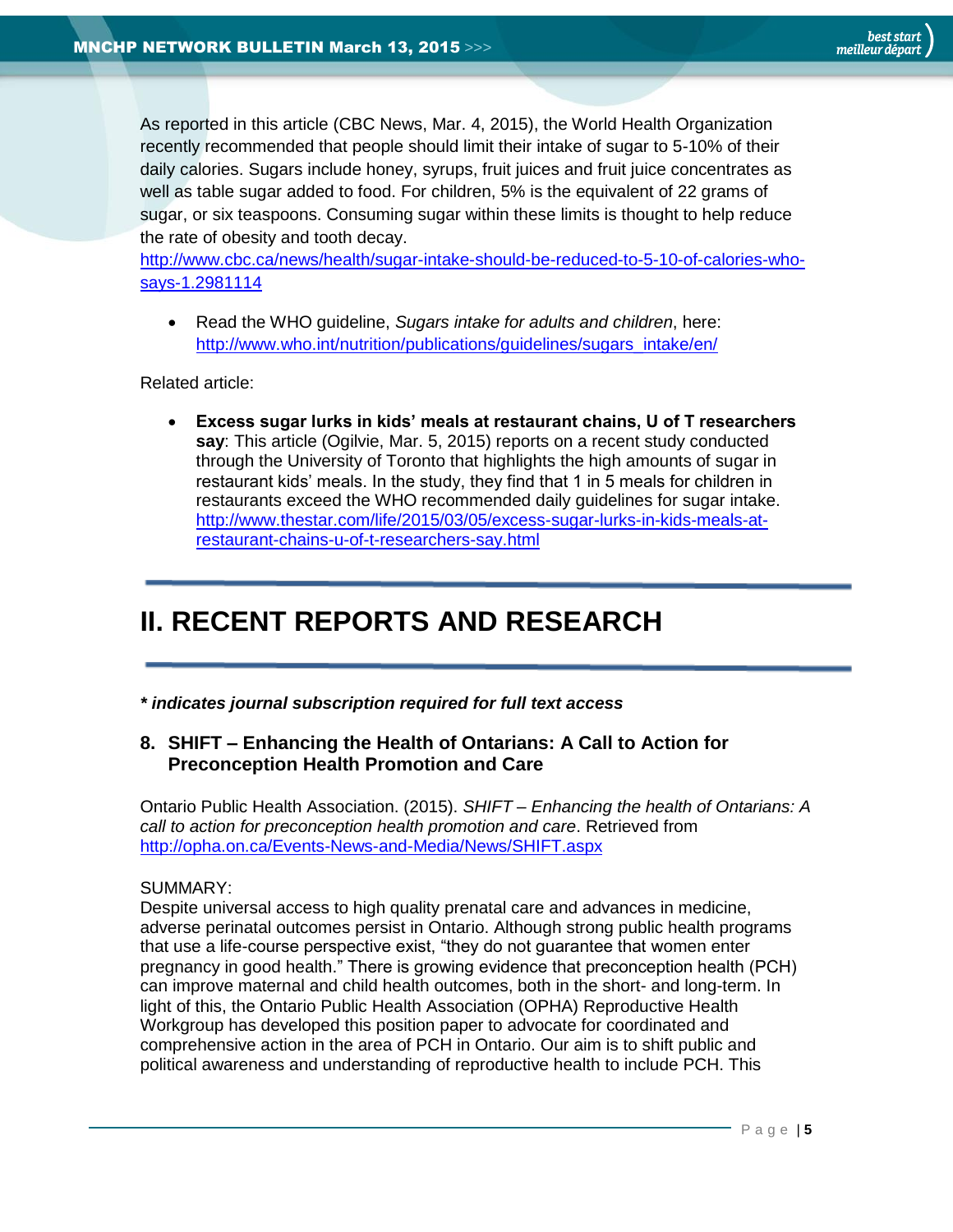document will review the evidence that supports the need to shift attention to PCH, while examining promising current strategies, exploring existing gaps and challenges in the area, and lastly, outlining a set of concrete action steps to move a PCH agenda in Ontario forward.

[http://opha.on.ca/getmedia/2da52762-6614-40f7-97ff-f2a5043dea21/OPHA-Shift-](http://opha.on.ca/getmedia/2da52762-6614-40f7-97ff-f2a5043dea21/OPHA-Shift-Enhancing-the-health-of-Ontarians-A-call-to-action-for-preconception-health-promotion-and-care_1.pdf.aspx)[Enhancing-the-health-of-Ontarians-A-call-to-action-for-preconception-health-promotion](http://opha.on.ca/getmedia/2da52762-6614-40f7-97ff-f2a5043dea21/OPHA-Shift-Enhancing-the-health-of-Ontarians-A-call-to-action-for-preconception-health-promotion-and-care_1.pdf.aspx)[and-care\\_1.pdf.aspx](http://opha.on.ca/getmedia/2da52762-6614-40f7-97ff-f2a5043dea21/OPHA-Shift-Enhancing-the-health-of-Ontarians-A-call-to-action-for-preconception-health-promotion-and-care_1.pdf.aspx)

#### <span id="page-5-0"></span>**9. Social-Emotional Development in the Early Years: A Common Message Paper**

Our Kids Network. (2014). *Social-emotional development in the early years: A common message paper.* Retrieved from<http://www.ourkidsnetwork.ca/Public/Info-share-2>

#### SUMMARY:

#### **What is this resource about?**

Social-Emotional Development in the Early Years: A Common Message Paper is a resource that describes the factors that contribute to the healthy social and emotional development of young children and how that process unfolds.

It is a collection of existing, evidenced-informed information, authored by a number of key organizations that support best practice related to the healthy social and emotional development of young children. The factors contributing to healthy social and emotional development of young children were identified by *Evidence In-Sight,* a free consultation service offered by the Ontario Centre of Excellence for Child and Youth Mental Health, providing the foundation for the development of a list of related common messages. This resource provides:

- A list of evidence informed common messages related to healthy social and emotional development of young children
- Support and information related to each message
- Resources and links supporting further learning

#### **Who is this resource for?**

This resource is for practitioners working with families during the prenatal period and/or with children from birth to six years.

[http://www.ourkidsnetwork.ca/Public/Page/Files/73\\_Social%20Emotional%20Developme](http://www.ourkidsnetwork.ca/Public/Page/Files/73_Social%20Emotional%20Development%2012.05.14.pdf) [nt%2012.05.14.pdf](http://www.ourkidsnetwork.ca/Public/Page/Files/73_Social%20Emotional%20Development%2012.05.14.pdf)

#### <span id="page-5-1"></span>**10.A systemic failure to address at-risk drinking and alcohol use disorders: The Canadian story\***

Abass-Dick, J., Stern, S. B., LaRon, E. N., Watson, W., & Dennis, C-L. (2014). Coparenting breastfeeding support and exclusive breastfeeding: A randomized controlled trial. *Pediatrics, 135*(1). doi: 10.1542/peds.2014-1416

#### EXCERPT:

#### **Key Points**

 The Canadian health care system provides inadequate access to effective treatment for at-risk drinking and alcohol use disorders. However, improved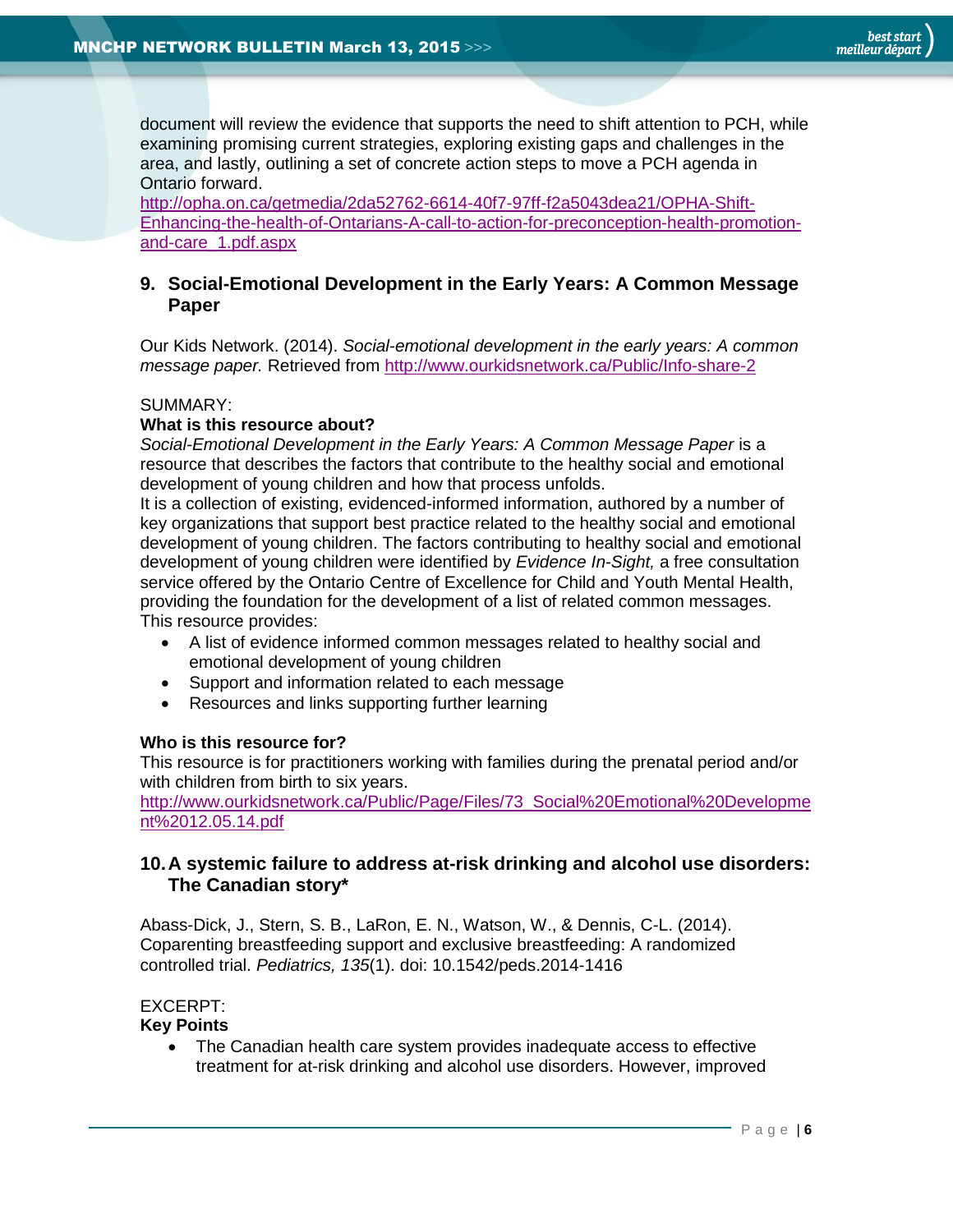physician training, combined with strategies to ensure better access to appropriate treatment, would improve health outcomes and generate cost savings for the health care system.

- Graduates in primary care and emergency care disciplines should receive mandatory training in screening for and management of at-risk drinking and alcohol use disorders**.**
- Primary care clinics and hospitals should implement systematic screening and brief intervention programs and should also develop pathways to ensure that patients with more severe alcohol use disorders receive ongoing addiction treatment.
- Provinces and territories should include the first-line medications for alcohol use disorders on their general public formularies.

<http://www.cmaj.ca/content/early/2015/03/03/cmaj.140849.extract>

Related articles:

 **Alcohol-abuse risks need more attention in Canada, researchers say**: This article discusses the above mentioned study and highlights current guidelines for low-risk drinking in Canada as well as the size of a standard drink.

[http://www.cbc.ca/news/health/alcohol-abuse-risks-need-more-attention-in](http://www.cbc.ca/news/health/alcohol-abuse-risks-need-more-attention-in-canada-researchers-say-1.2978302)[canada-researchers-say-1.2978302](http://www.cbc.ca/news/health/alcohol-abuse-risks-need-more-attention-in-canada-researchers-say-1.2978302)

**VIDEO**: In this video report from The National, Peter Mansbridge discusses the implications of the study in CMAJ in conversation with Dr. Peter Lin. [https://www.youtube.com/watch?v=l\\_0iVMHIPWY](https://www.youtube.com/watch?v=l_0iVMHIPWY)

**Alcohol and women** (Available in French):

This new resource from Éduc'Alcool highlights the specific risks of alcohol consumption for women, noting an increase in consumption for certain groups of women that may be tied to the division of labour between men and women, as well as certain drinking environments that cater specifically to women.

EN: [http://educalcool.qc.ca/wp-content/uploads/2015/02/EA-Alcohol-and-](http://educalcool.qc.ca/wp-content/uploads/2015/02/EA-Alcohol-and-Women.pdf)[Women.pdf](http://educalcool.qc.ca/wp-content/uploads/2015/02/EA-Alcohol-and-Women.pdf)

FR: [http://educalcool.qc.ca/wp-content/uploads/2015/02/EA-Lalcool-et-les](http://educalcool.qc.ca/wp-content/uploads/2015/02/EA-Lalcool-et-les-femmes.pdf)[femmes.pdf](http://educalcool.qc.ca/wp-content/uploads/2015/02/EA-Lalcool-et-les-femmes.pdf)

- **Reducing Alcohol Use During Pregnancy Via Health Counseling by Midwives and Internet-Based Computer-Tailored Feedback**: This study investigates the efficacy of health counselling to reduce prenatal alcohol use and concludes that, while in-person counselling has little impact, computer-based counselling may be effective. <http://www.jmir.org/2014/12/e274/>
- **What Have You Heard About Alcohol and Pregnancy? Information Cards**: These information cards from the Saskatchewan Prevention Institute provide facts and tips for youth regarding alcohol and pregnancy in a concise and easyto-understand way.

Card 1: [http://www.skprevention.ca/shop/what-have-you-heard-about-alcohol](http://www.skprevention.ca/shop/what-have-you-heard-about-alcohol-and-pregnancy-information-card2/)[and-pregnancy-information-card2/](http://www.skprevention.ca/shop/what-have-you-heard-about-alcohol-and-pregnancy-information-card2/)

Card 2: [http://www.skprevention.ca/shop/what-have-you-heard-about-alcohol](http://www.skprevention.ca/shop/what-have-you-heard-about-alcohol-and-pregnancy-information-card-2/)[and-pregnancy-information-card-2/](http://www.skprevention.ca/shop/what-have-you-heard-about-alcohol-and-pregnancy-information-card-2/)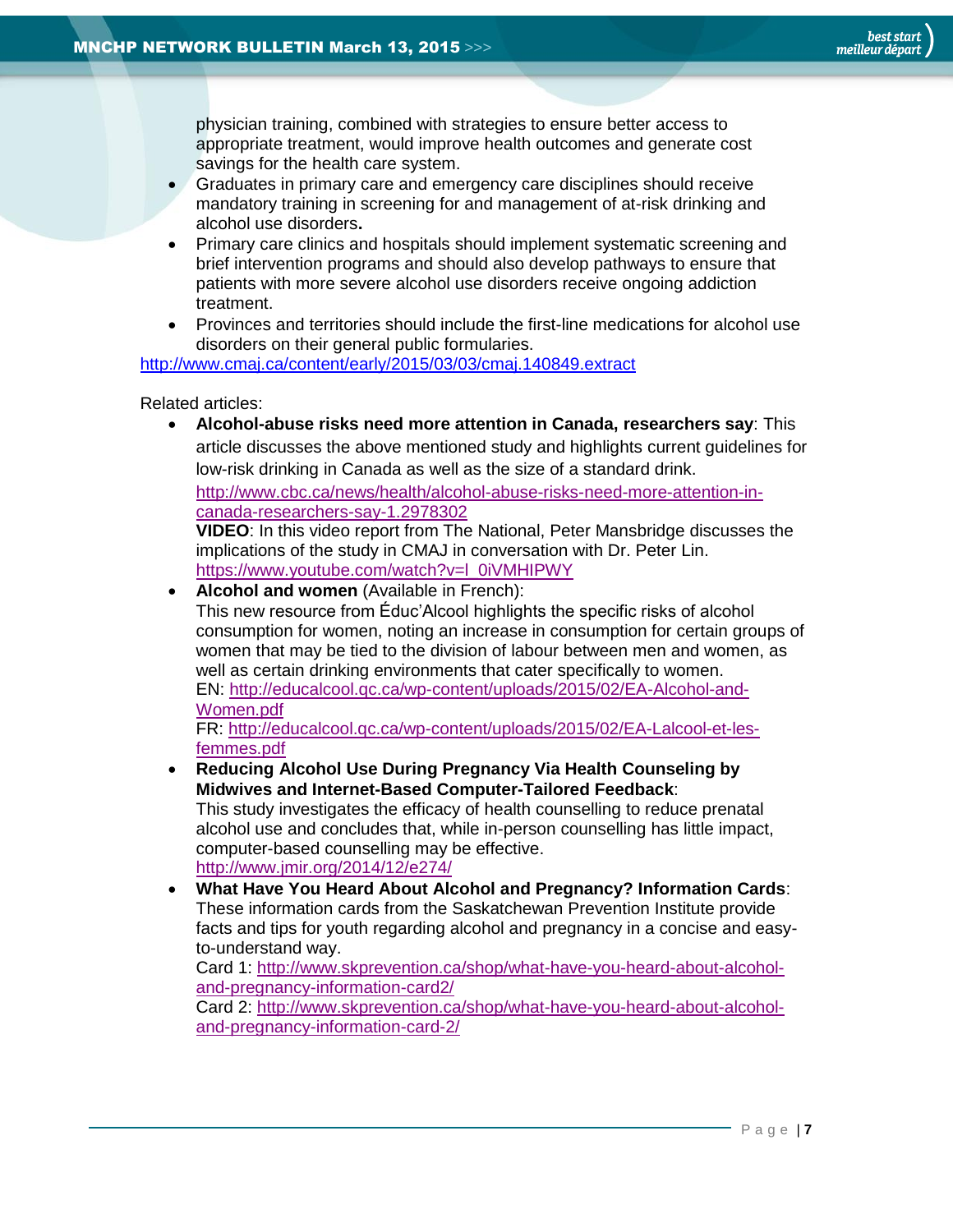#### <span id="page-7-0"></span>**11. The Mother-Child Study: Evaluating Treatments for Substance-Using Women – A Focus on Relationships**

Mothercraft. (2014). *The mother-child study: Evaluating treatments for substance-using women – A focus on relationships*. Retrieved from [http://www.mothercraft.ca/assets/site/docs/resource-library/publications/Mother-Child-](http://www.mothercraft.ca/assets/site/docs/resource-library/publications/Mother-Child-Study_Report_2014.pdf)Study Report 2014.pdf

#### EXCERPT:

Mothercraft's Breaking the Cycle (BTC) is one of Canada's first prevention and early intervention programs for pregnant women and mothers who are substance-involved, and their young children. Its objective is to reduce risk and enhance the development of substance-exposed children by addressing maternal substance use problems and the mother-child relationship.

#### […]

Research and evaluation are important to the way we provide services at BTC and they have been since we opened our doors in 1995. Over the years, we have looked at the many different ways both our program and our participants are changed by our mutual involvement. We have assessed that change by examining and evaluating ways in which we:

- engage pregnant women, mothers, and children and encourage their involvement in all aspects of our programming;
- have an impact on the health of women and mothers, including their use of substances;
- can best support substance-using mothers to enhance their parenting skills and outcomes;
- provide supports that impact on and improve the health and developmental outcomes for children.

[http://www.mothercraft.ca/assets/site/docs/resource-library/publications/Mother-Child-](http://www.mothercraft.ca/assets/site/docs/resource-library/publications/Mother-Child-Study_Report_2014.pdf)[Study\\_Report\\_2014.pdf](http://www.mothercraft.ca/assets/site/docs/resource-library/publications/Mother-Child-Study_Report_2014.pdf)

Related resources:

 **Ontario investing \$28 million in mental health and addictions services**: This news release (Ministry of Health and Long-Term Care) outlines the Ontario government's recent investment in mental health and addictions services which will be used to provide increased access to supportive housing, and peer support groups, more seamless transitions between care teams and health professions, and early intervention initiatives.

[http://news.ontario.ca/mohltc/en/2015/02/ontario-investing-28-million-in-mental](http://news.ontario.ca/mohltc/en/2015/02/ontario-investing-28-million-in-mental-health-and-addictions-services.html)[health-and-addictions-services.html](http://news.ontario.ca/mohltc/en/2015/02/ontario-investing-28-million-in-mental-health-and-addictions-services.html)

- **2015 AIA Webinar Series**
	- o **Sustaining the Promise of Child Well-Being for Infants & Toddlers Born Prenatally Drug Exposed** (April 14, 2015: Webinar) This webinar will explore strategies and inventions to promote school readiness for young children in families affected by substance use.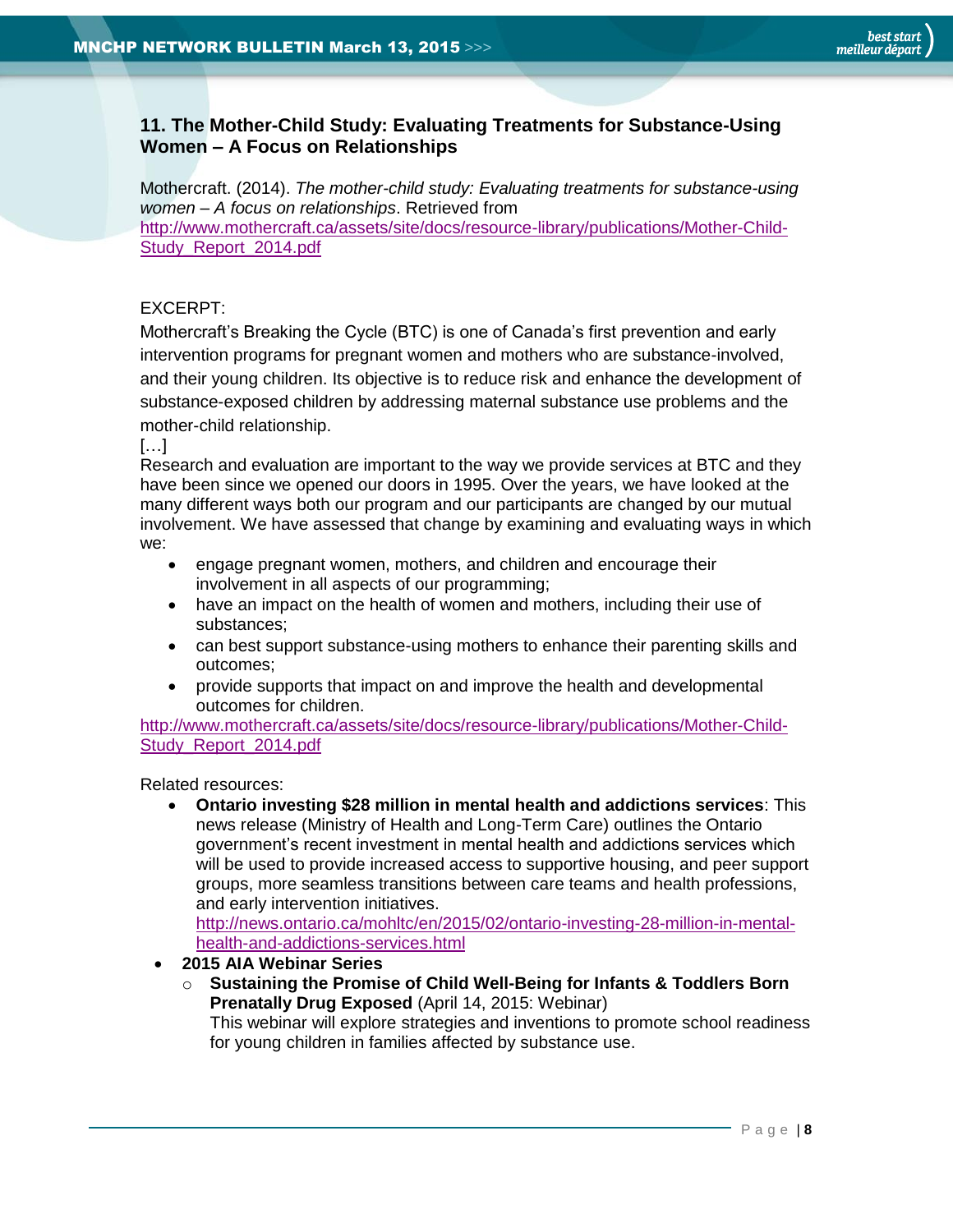o **Strengthening the Parent-Child Attachment in Families Affected by Substance Use** (May 12, 2015: Webinar)

This workshop will provide service-providers with ways they can work with parents and children from families affected by substance use to improve parentchild attachment

<http://aia.berkeley.edu/training/online/webinars/2015-aia-webinar-series/>

 **Growing Together Toolkit**: This resource produced by the BC Council for Families was developed for service providers who work with mothers who may have issues with mental health or substance use. It contains foundational information on infant and maternal mental health, strategies for working with highrisk families, and worksheets to share with parents. [https://www.bccf.ca/media/uploads/resources\\_pdf/growing-together\\_toolkit.pdf](https://www.bccf.ca/media/uploads/resources_pdf/growing-together_toolkit.pdf)

#### <span id="page-8-0"></span>**12.The Effect of bilingual instruction and play on preschoolers' English proficiency**

Cohen, L. E., Kramer-Vida, L., Frye, N., & Andreou, M. (2014). The effect of bilingual instruction and play on preschoolers' English proficiency. *International Journal of Play, 3*(1), 36-52. DOI: 10.1080/21594937.2013.876573

#### ABSTRACT:

This study seeks to demonstrate the benefits of bilingual instruction, story drama, and play with low-income preschool children. Sixty-five percent of the children in the study were dual language learners (DLLs). The investigation took place in a state-funded, public, universal prekindergarten program implementing Tools of the Mind (*Tools*), a Vygotskian play-based curriculum. Teachers read aloud fairy tales twice a week. Children in three classrooms were exposed to one of three read-aloud conditions: English-only, bilingual and no play, or bilingual and play. The results indicated that the classroom that provided bilingual instruction and play had significantly higher English proficiency and story recall scores than either of the other two classrooms. Providing opportunities to play and reenact fairy tales seemed to have positive effects on English proficiency and story recall for low-income preschool children. <http://www.tandfonline.com/doi/full/10.1080/21594937.2013.876573>

## <span id="page-8-1"></span>**13.Moving Forward: Challenges Faced by Child- and Youth-Serving Agencies in Canada**

National Alliance for Children and Youth. (2014). Moving forward: Challenges faced by child- and youth-serving agencies in Canada. *The Philanthropist, 26*(2), 197-212.

Twenty-two key informant interviews were conducted during the "Taking Stock" project, with a view to gaining a wide and diverse perspective about what was happening in the child- and youth-serving sector in Canada. As with the survey, this phase of the project did not attempt to gather a random or statistically representative sample of the sector, but rather sought a range of opinions from thought leaders and organizations that represented the various constituents and components of the sector. As well, four regional think tank sessions were convened during the first two years of "Taking Stock"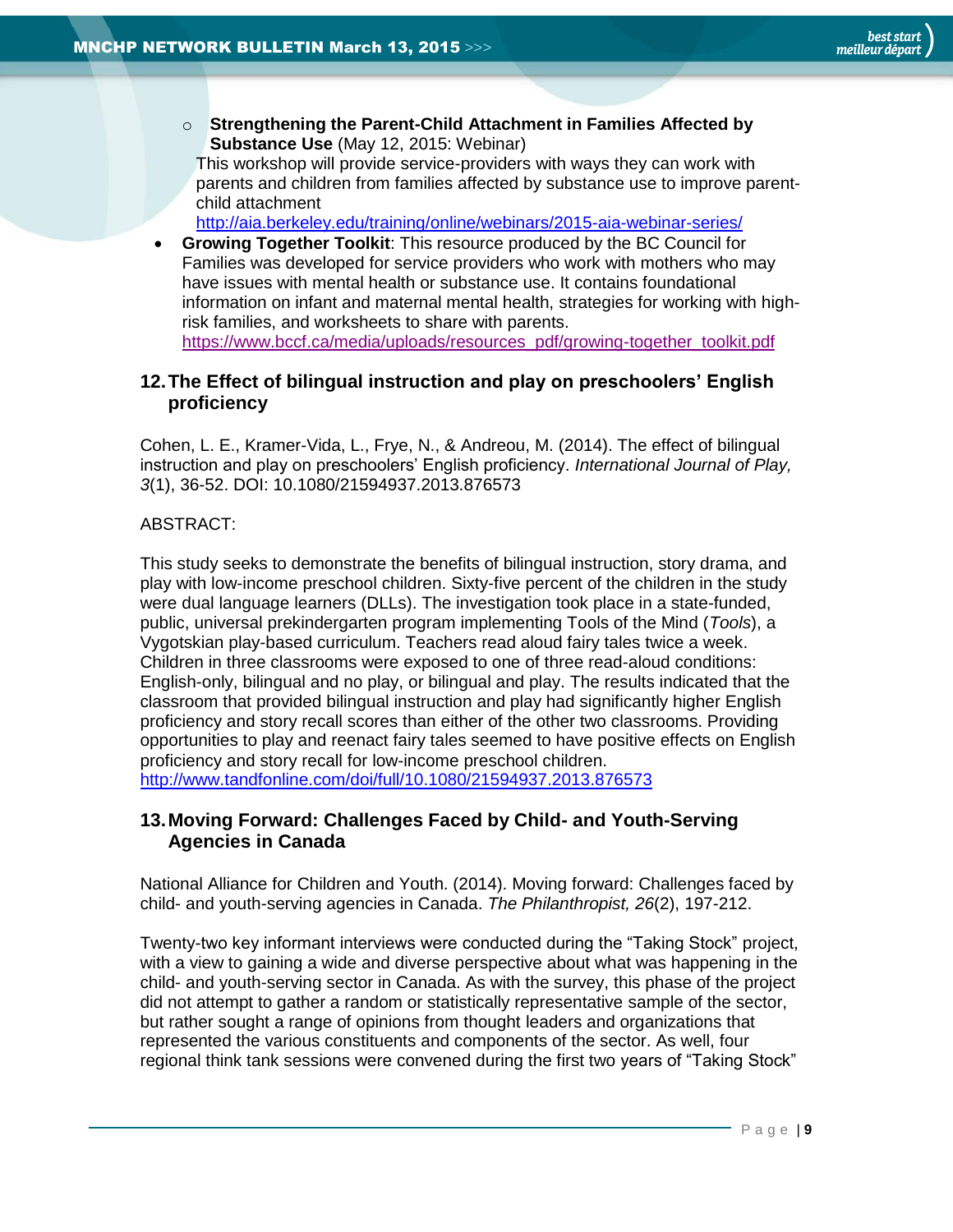in order to consult directly with a broad spectrum of leaders and stakeholders from across Canada. From these interviews, think tank sessions, and many other informal meetings and discussions, five major overarching themes emerged to describe the significant environmental factors that have an impact on child- and youth-serving agencies, particularly as they affect capacity building, service delivery, and sustainability.

This article provides a synopsis of the collective findings from this extensive process of engagement and follow-up research. The major themes that emerged from this work include what were seen as the key stressors in the sector as well possible answers to the challenges that organizations are experiencing. (Separate background papers exploring each of these themes in more detail are available at www.nacy.ca/takingstock.)

[http://thephilanthropist.ca/2014/12/moving-forward-challenges-faced-by-child-and-youth](http://thephilanthropist.ca/2014/12/moving-forward-challenges-faced-by-child-and-youth-serving-agencies-in-canada/)[serving-agencies-in-canada/](http://thephilanthropist.ca/2014/12/moving-forward-challenges-faced-by-child-and-youth-serving-agencies-in-canada/)

PDF:<http://thephilanthropist.ca/original-pdfs/Philanthropist-26-2-3615.pdf>

# <span id="page-9-0"></span>**III. CURRENT INITIATIVES**

## <span id="page-9-1"></span>**14. Nutrition Month and National Dietitians Day**

The entire month of March is Nutrition Month, and this year, the Dietitians of Canada are encouraging parents to set a positive nutrition example for their children and to eat healthy "9 to 5." Some examples of easy ways Canadians can start to eat healthy during the work day include skipping the drive-through and preparing quick grab-and-go breakfasts ahead of time, or taking a walk in the middle of the day to re-energize instead of going for a caffeine fix. March  $18<sup>th</sup>$  is Dietitians Day, which is celebrated to highlight the importance of the profession and to encourage people to talk with dietitians about healthy eating strategies. The Dietitians of Canada website contains links to various fact sheets about the role of dietitians in primary care, chronic disease management and telehealth.

Read more about Nutrition Month: [http://www.dietitians.ca/Your-Health/Nutrition-](http://www.dietitians.ca/Your-Health/Nutrition-Month/Nutrition-Month-2015.aspx)[Month/Nutrition-Month-2015.aspx](http://www.dietitians.ca/Your-Health/Nutrition-Month/Nutrition-Month-2015.aspx)

Read more about National Dietitians Day: [http://www.dietitians.ca/Your-Health/Nutrition-](http://www.dietitians.ca/Your-Health/Nutrition-Month/National-Dietitians-Day-2014.aspx)[Month/National-Dietitians-Day-2014.aspx](http://www.dietitians.ca/Your-Health/Nutrition-Month/National-Dietitians-Day-2014.aspx)

Related resources:

- **Kid Friendly Award Winning Recipes**: Celebrate Nutrition Month by trying some of these healthy kid friendly recipes selected from Eat Right Ontario's kid recipe challenge. Examples include Almond Butter Spiced Apple, an Asian-inspired Vermicelli Frittata, and an asparagus and tomato salad. <https://www.eatrightontario.ca/en/Recipes/Kid-friendly-award-winning-recipes.aspx>
- **Nutrition Resource Centre Blog:** Brush up on the latest in nutrition and healthy eating through the Nutrition Resource Centre's blog. Updated regularly, recent posts include strategies for making healthy breakfast choices, an overview of the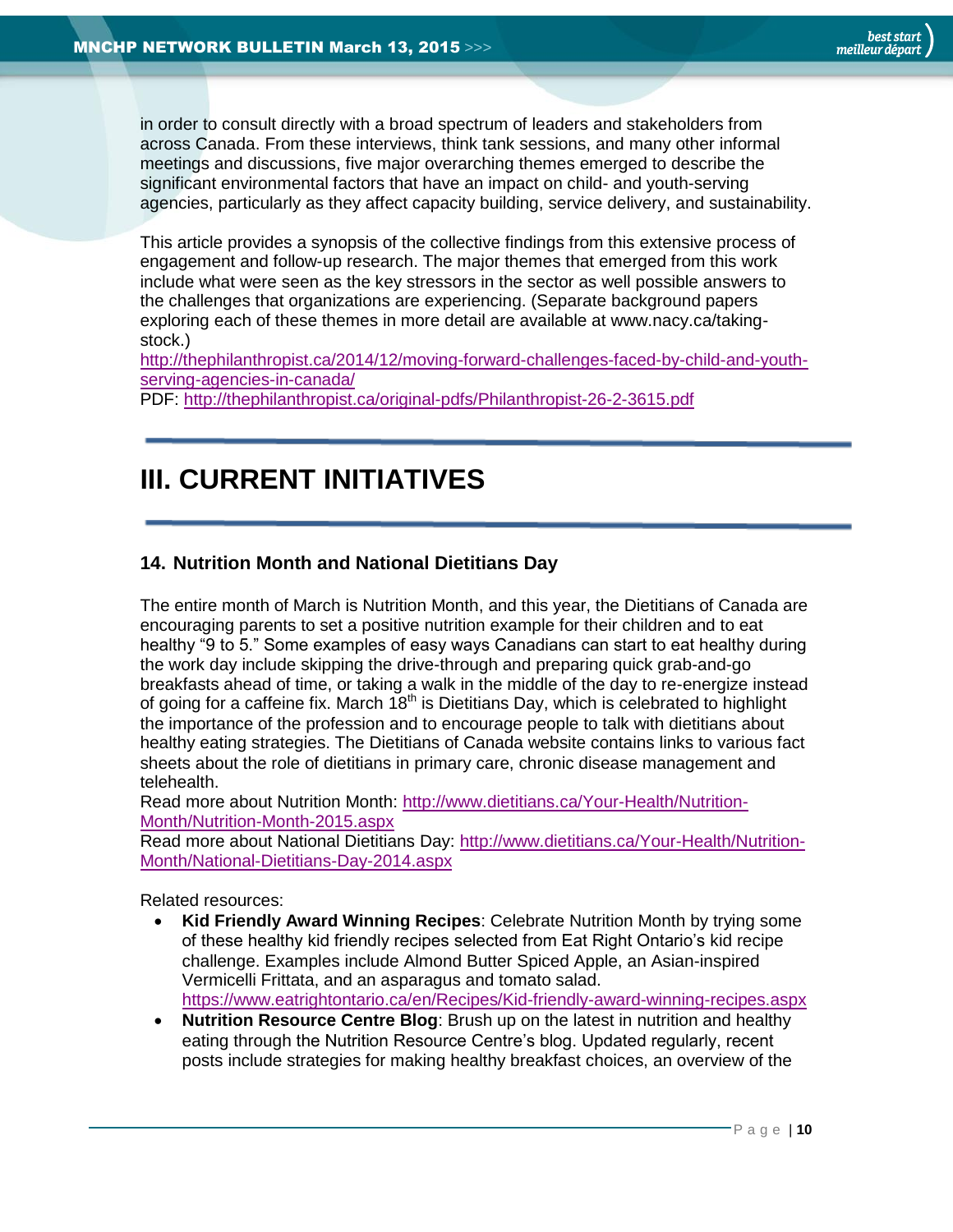issues related to childhood obesity and tips for making meals during a busy work week.

[http://opha.on.ca/Nutrition-Resource-Centre/Community/Nutrition-Resource-](http://opha.on.ca/Nutrition-Resource-Centre/Community/Nutrition-Resource-Centre-Blog.aspx)[Centre-Blog.aspx](http://opha.on.ca/Nutrition-Resource-Centre/Community/Nutrition-Resource-Centre-Blog.aspx)

 **Enhancing nutritional environments through access to fruit and vegetables in schools and homes among children and youth**: As consumption of fruits and vegetables is linked to a variety of personal, environmental and sociodemographic factors, this systematic review compiles research on strategies to increase the availability of fruits and vegetables to children and youth both in the home and at school.

<http://www.healthevidence.org/view-article.aspx?a=28202>

Related events:

 **Nutrition Exchange – Fuelling Public Health Nutrition** May 7 & 8: Niagara-on-the-Lake, ON This two day forum will feature a variety of workshops on issues facing public health and nutrition including gestational weight gain, breastfeeding, and nutrition labelling. <http://www.osnpph.on.ca/> **"Eat Less, Eat Better" … Is It That Simple?: Rethinking Our Obesity Message**

April 28, 2015: Toronto, ON Participants at this event will learn new strategies of promoting healthy eating and obesity by exploring culturally-specific beliefs surrounding food and weight, and

how different food environments can increase the risk of obesity. [https://www.eventbrite.ca/e/eat-less-eat-betteris-it-that-simple-rethinking-our-](https://www.eventbrite.ca/e/eat-less-eat-betteris-it-that-simple-rethinking-our-obesity-message-tickets-14741384879)

[obesity-message-tickets-14741384879](https://www.eventbrite.ca/e/eat-less-eat-betteris-it-that-simple-rethinking-our-obesity-message-tickets-14741384879)

## <span id="page-10-0"></span>**15. Unplug & Play**

To mitigate screen time, which for the average Canadian child can reach up to 8 hours a day, Participaction is encouraging families to pledge to "Unplug and Play" for at least 60 minutes each day from March 23 to 29. On the Participaction website, find suggestions for games to play while you unplug, strategies to balance screen and play time going forward, a log for tracking screen time per day, and statistics related to children and physical activity. Visit the website to take the pledge and tweet about your experience during the week of March 23 using #UnplugandPlay.

<http://www.participaction.com/get-moving/unplug-play/>

Related resources

- **Plan an active March break**: Check out this Participaction blog post for more outdoor play ideas to keep kids active during the March break**.** <http://www.participaction.com/activemarchbreak/>
- **Pacifying toddlers with tablets, smartphones may hurt development, scientists speculate**: This article from the Toronto Star (Edwards, Feb. 6, 2015) reports on research recently published in *Pediatrics* that provides more reasons to unplug and play. The *Pediatrics* study suggests that using tablets or smartphones to pacify toddlers may be impacting the ability of young children to develop skills in self-regulation.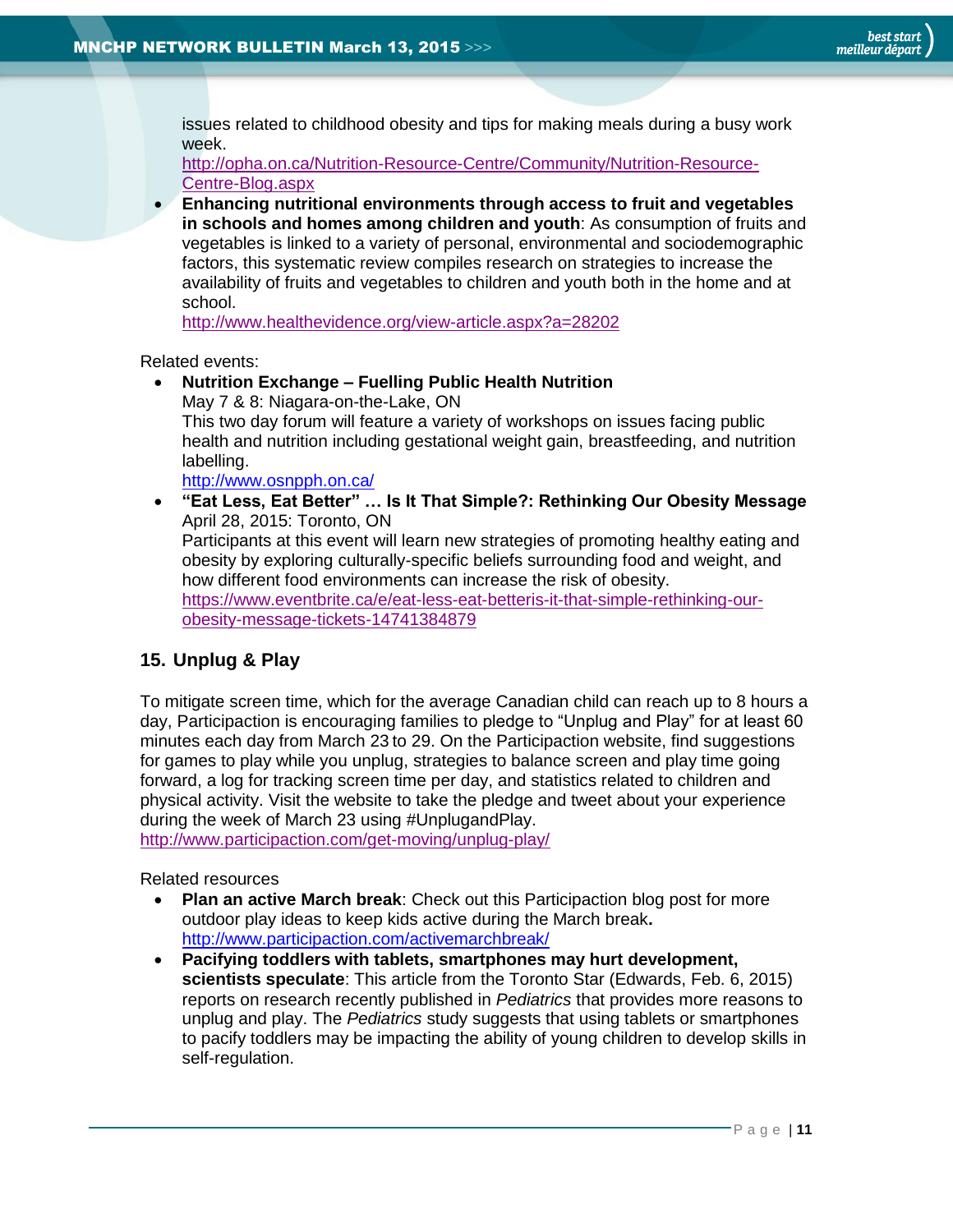<span id="page-11-0"></span>[http://www.thestar.com/life/2015/02/06/pacifying-toddlers-with-tablets](http://www.thestar.com/life/2015/02/06/pacifying-toddlers-with-tablets-smartphones-may-hurt-development-scientists-speculate.html)[smartphones-may-hurt-development-scientists-speculate.html#](http://www.thestar.com/life/2015/02/06/pacifying-toddlers-with-tablets-smartphones-may-hurt-development-scientists-speculate.html)

 **Physical Activity, Self-Regulation and Early Academic Achievement in Preschool Children**: This study from *Early Education and Development* suggests that higher active play in children is also associated with better self-regulation. <http://www.tandfonline.com/doi/pdf/10.1080/10409289.2013.780505>

# **IV. UPCOMING EVENTS**

#### <span id="page-11-1"></span>**16.Mental Health and Healthy Weights for Children and Youth: A TOPHC pre-convention knowledge exchange forum** March 24, 2015: Toronto, ON

This free one-day knowledge exchange forum will discuss the findings in the 2013 report, *Connecting the dots: How Ontario public health units are addressing child and youth mental health*, which was co-led by Public Health Ontario, CAMH Health Promotion Resource Centre and Toronto Public Health. The forum, which is designed specifically for staff working in Ontario public health units, will explore the connection between mental health and obesity and will highlight research currently being conducted in this area by public health units.

[http://www.publichealthontario.ca/en/LearningAndDevelopment/Events/Pages/Mental\\_H](http://www.publichealthontario.ca/en/LearningAndDevelopment/Events/Pages/Mental_Health_Healthy_Weights_Children.aspx#.VP37zeGgboY) [ealth\\_Healthy\\_Weights\\_Children.aspx#.VP37zeGgboY](http://www.publichealthontario.ca/en/LearningAndDevelopment/Events/Pages/Mental_Health_Healthy_Weights_Children.aspx#.VP37zeGgboY)

## <span id="page-11-2"></span>**17.Harm Reduction in Tobacco for Pregnant and Postpartum Women and Their Families**

March 24, 2015: Webinar

In this hour-long webinar offered through RNAO participants will learn key harmreduction strategies that can be used with pre- and post-natal women who have quit or who are attempting to quit smoking. Claire Gignac, Master-Tobacco Treatment Specialist, will offer tips for working with clients and discuss approaches for harmreduction. Public Health Nurse Penny Rush will provide examples and case scenarios from her home health unit's tobacco program. [Register online today.](https://rnaochampions.webex.com/mw0401lsp12/mywebex/default.do?nomenu=true&siteurl=rnaochampions&service=6&rnd=0.8123586298162597&main_url=https%3A%2F%2Frnaochampions.webex.com%2Fec0701lsp12%2Feventcenter%2Fevent%2FeventAction.do%3FtheAction%3Ddetail%26confViewID%3D1751311045%26%26EMK%3D4832534b00000002dd73641fb4482afd63922ecc9cc499ffe7cb861cc0ce61b4bd20fd36f570eddf%26%26%26siteurl%3Drnaochampions) <http://tobaccofreernao.ca/en/webinars>

#### <span id="page-11-3"></span>**18.BFI Implementation Workshop**

April 8, 2015: Sarnia

This free full-day workshop is designed for those who are planning to lead or promote BFI designation at their organization. Session facilitators will guide attendees through the process of BFI designation, providing an overview of the Baby-Friendly Initiative, offering strategies for managing organizational change, and highlighting common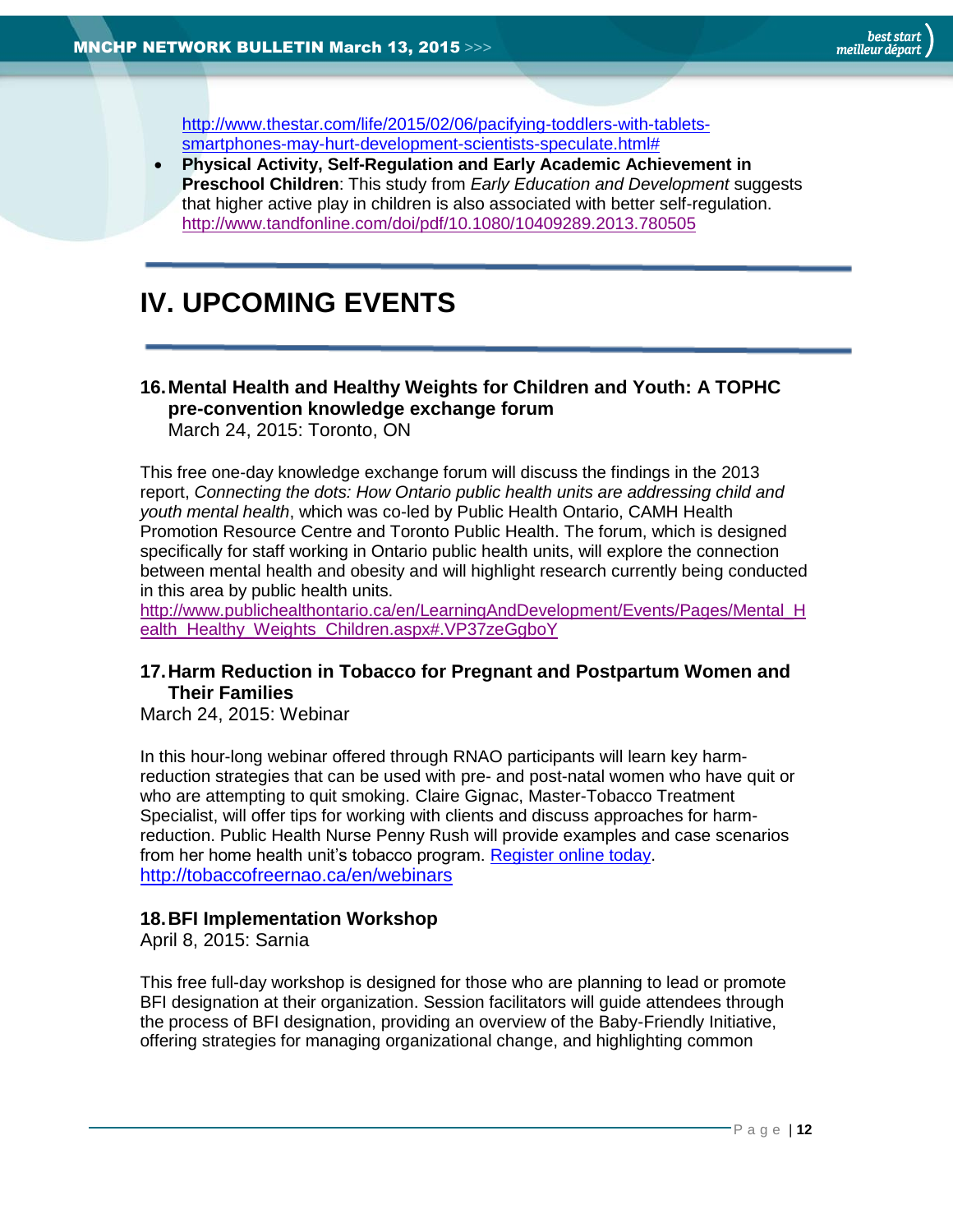challenges and solutions that face organizations undergoing the BFI process. Two participants per organization are invited to attend. To register please contact Elizabeth Brazeau at [elbra@tegh.on.ca](mailto:elbra@tegh.on.ca)

# <span id="page-12-0"></span>**19.2015 Breastfeeding Committee for Canada BFI National Symposium**

April 16, 2015: Edmonton, AB

This two day conference is an excellent opportunity for those either currently undergoing or considering implementing the Baby-Friendly Initiative process to learn more about the Baby-Friendly Initiative through practical workshops and informal networking. Opening sessions will provide broad overviews of the BFI from both worldwide and Canadian perspectives. Panel sessions will discuss practical issues with the BFI including infant formula contracts, data collection and the differences between the implementation process for hospitals and community health centres. CERPs are currently being applied for.

<http://www.breastfeedingcanada.ca/SymposiumRegistration.aspx>

## <span id="page-12-1"></span>**20.CIRR National Reading Recovery & Early Literacy Conference**

April 16-17, 2015: Richmond Hill, ON

Designed for educational professionals including K-3 teachers, early childhood educators, and literacy consultants, this conference will offer workshops specifically around the concept of reading recovery, a "model designed to ensure that children who struggle the most with early literacy learning gain the skills they need to access a literate and productive future." Sessions from educators currently applying the model will provide participants with practical tips and strategies for using reading recovery. The opening keynote from Reading Recovery Center trainer Mary Fried will highlight the importance of flexibility in new readers. Internationally recognized educator Charles Pascal will close the conference with a discussion of his role as an early learning advisor.

<http://rrcanada.org/annual-teachers-conference/>

# <span id="page-12-2"></span>**V. RESOURCES**

## <span id="page-12-3"></span>**21.Preconception Health Care Tool**

The Centre for Effective Practice is excited to announce the launch of the Preconception Health Care Tool. It has been shown that enhancing preconception care reduces infant and maternal mortality and morbidity. This tool is intended to support primary care providers in discussions of health promotion and illness prevention strategies with all individuals of reproductive age.

<http://www.effectivepractice.org/index.cfm?id=67174>

## <span id="page-12-4"></span>**22.WYNI – When You Need It: Breastfeeding Information**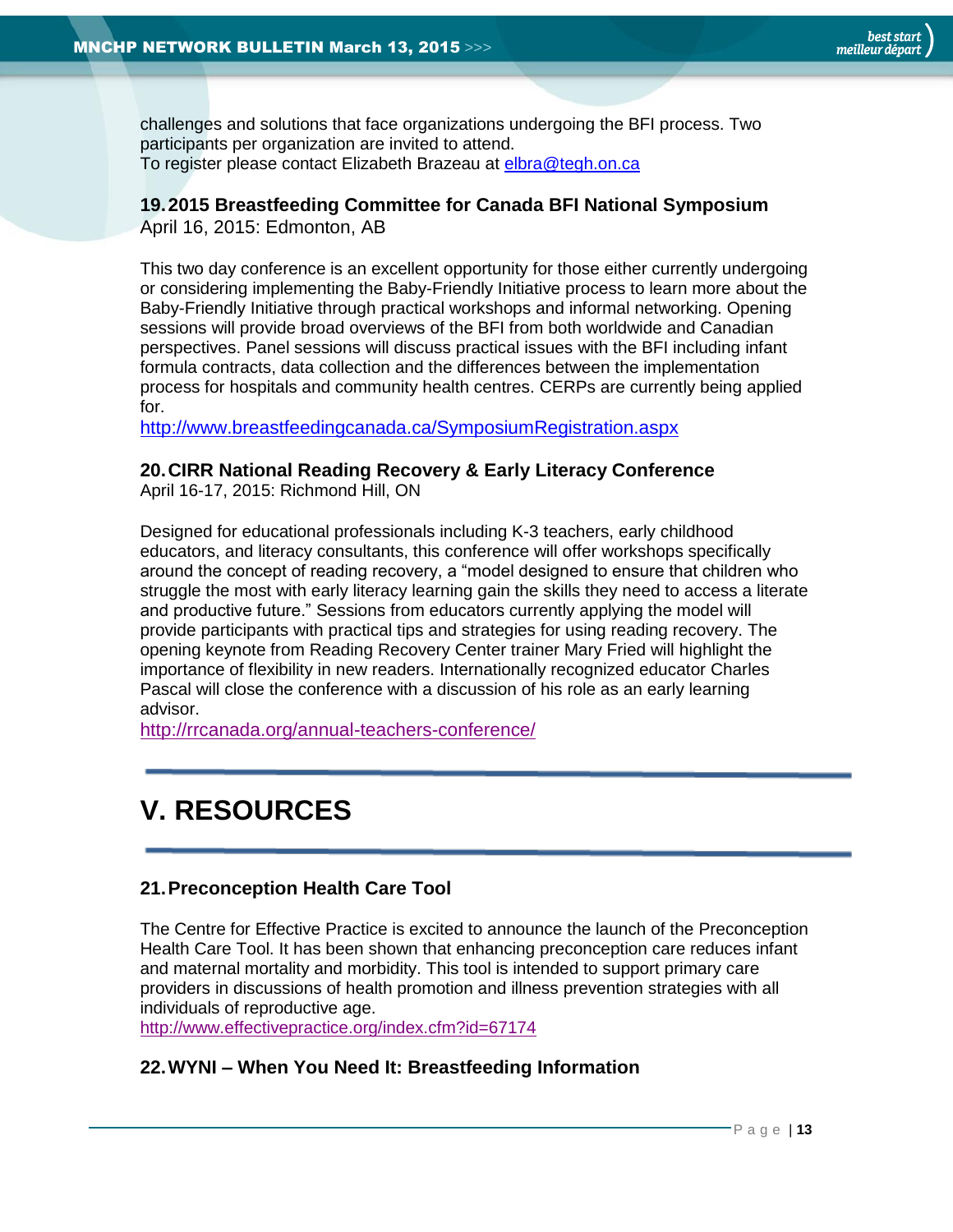Wish you could be at your client's side every time they're breastfeeding? This new app developed by the Windsor Faculty of Nursing and the Windsor-Essex County Health Unit can help respond to breastfeeding mothers' questions whenever they need answers. Offering information about sore nipples, latching, sleep duration and how to tell if baby is getting enough milk, the app features diagrams, pictures and videos to help make breastfeeding clear and simple. Using the app, parents can also track breastfeeds, wet and dirty diapers and height and weight.

<https://itunes.apple.com/us/app/wyni-breastfeeding-information/id955007811?ls=1&mt=8>

#### <span id="page-13-0"></span>**23.Resiliency Resources for Parents Now in French**

*Reaching IN… Reaching OUT (RIRO)*, an organization that promotes resilience in adults and children, has recently worked with the Ottawa Public Health Department to translate many of its resources into French. The newly translated material includes handouts for parents that feature strategies for modeling resilience to children. RIRO has also translated the tip sheets and posters for its Resilience Activity Modules (RAM). The six modules were developed to help parents teach their children about six key inner strengths that are important for resilience.

<http://www.reachinginreachingout.com/index.htm>

- Access the handouts:
	- o [Parents & Kids on the 'Road to Resilience'](http://www.reachinginreachingout.com/documents/PAS-handout-Roadsside-OCT4-11-FINAL.pdf)
	- o [Parents et enfants sur la «](http://www.reachinginreachingout.com/documents/RIRO_FRE_RoadtoResilience_Jan2015.pdf) Voie de la résilience »
	- o [Role modelling for resilience](http://www.reachinginreachingout.com/documents/PAS-handout-rolemodelingside-Oct4-12-FINAL.pdf)
	- o [Être un modèle de résilience](http://www.reachinginreachingout.com/documents/RIRO_FRE_RoleModellingforResilience_Jan2015.pdf)
- Access the tip sheets: [http://www.reachinginreachingout.com/resources](http://www.reachinginreachingout.com/resources-parentprofessionals.htm)[parentprofessionals.htm](http://www.reachinginreachingout.com/resources-parentprofessionals.htm)

## <span id="page-13-1"></span>**24.Getting started with… The Healthy Kids Strategy**

This concise 4-page document produced by HC-Link compiles key information regarding the Ontario government's Healthy Kids panel. The panel comprises experts from a variety of sectors who are working to promote healthy weights for children. In the document, you will find a summary of the Healthy Kids Panel's report, *No Time to Wait: The Healthy Kids Strategy*, which outlines the panel's three primary recommendations for achieving healthy weights. The handout also includes summaries of HC-Link's threepart webinar series on the Healthy Kids Strategy, a list of key resources related to childhood obesity and physical activity, and organizations that support the work of the strategy.

[http://www.hclinkontario.ca/images/HCLink\\_GettingStarted\\_HKS.pdf](http://www.hclinkontario.ca/images/HCLink_GettingStarted_HKS.pdf)

## <span id="page-13-2"></span>**25.Temperament: Understanding your child's unique personality**

(Available in French)

This new information sheet from the Encyclopedia on Early Childhood Development provides advice for parents on how to understand, navigate and potentially influence their child's temperament. The sheet recommends first observing the child's behaviour to understand how they react to other people and the world around them. It also provides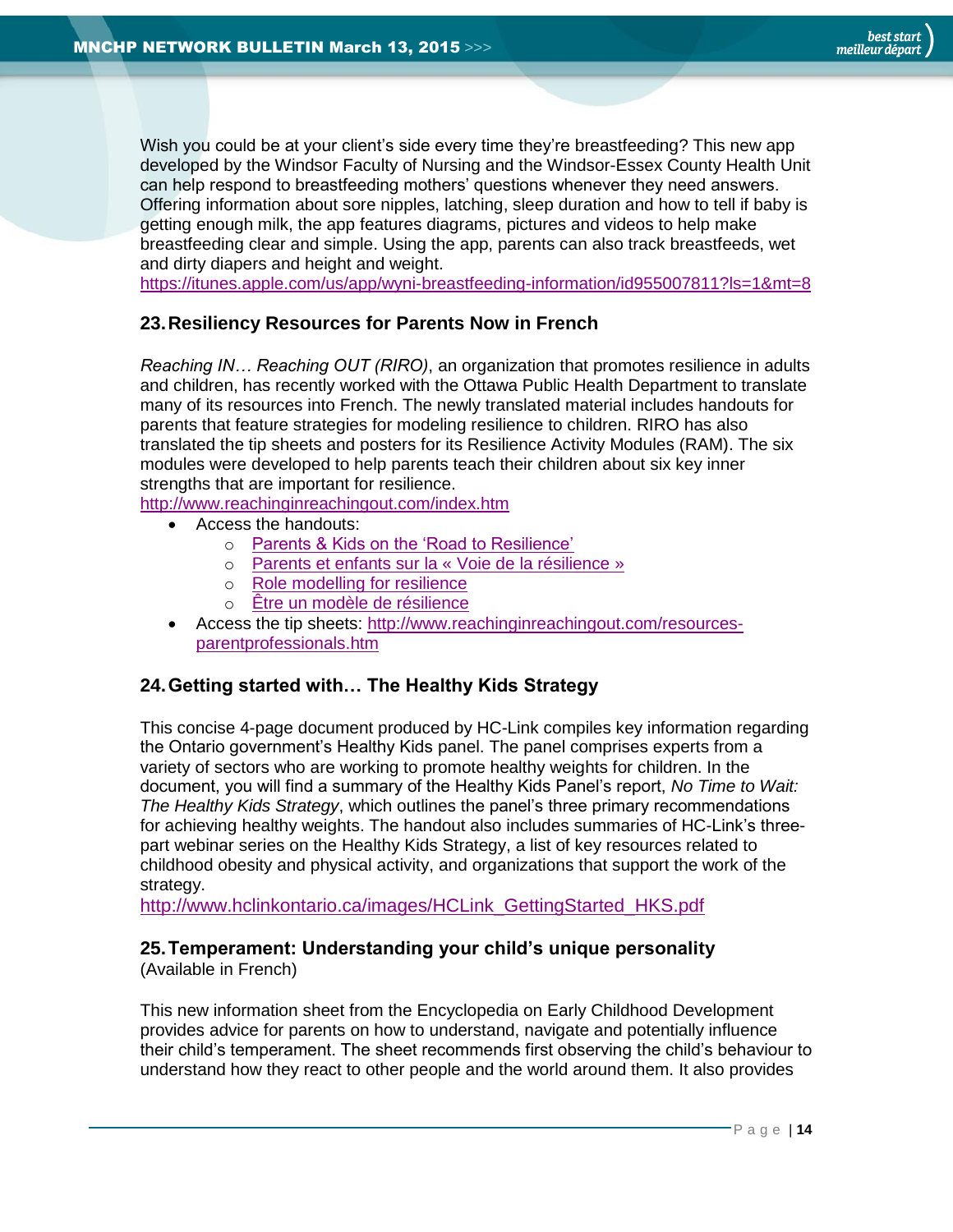parents advice about how to mitigate some of the challenging aspects of their child's unique personality and how to encourage their child to step out of his or her shell. These strategies could include positive discipline, encouraging exploration, or setting clear limits depending on the child's temperament.

[http://www.child-encyclopedia.com/temperament-understanding-your-childs](http://www.child-encyclopedia.com/temperament-understanding-your-childs-unique-personality)[unique-personality](http://www.child-encyclopedia.com/temperament-understanding-your-childs-unique-personality)

#### <span id="page-14-0"></span>**26.Look at Me Now!**

This short, colourful board book recounts a day in the life of an 18-month old baby as he gets dressed, walks up stairs and practices other new skills. The book was designed for use by medical providers at well-baby visits to help teach parents about key developmental milestones in a fun and interactive way. The book was developed in consultation with Dr. Jean Clinton, a pediatrician and International Fellow of the Zero to Three's Leaders of the 21<sup>st</sup> Century Program.

<http://www.nimbus.ca/Look-at-Me-Now--P6859.aspx>

#### <span id="page-14-1"></span>**27.Children's Mental Health Research Quarterly: Parenting without Physical Punishment**

This winter installment of Children's Mental Health Research Quarterly offers a plethora of articles related to parenting without physical punishment. The issue begins with an overview of the topic and features statistics regarding the prevalence of physical punishment in Canada, as well as reasons not to use physical punishment. A review of parenting programs explores their effectiveness in teaching parents new approaches to discipline. The issue closes with an extensive list of references and further reading on the topic.

<http://childhealthpolicy.ca/wp-content/uploads/2015/01/RQ-9-15-Winter.pdf>

#### **28.How Mothers Can Nurse Themselves Healthy (Video)**

This 14 minute TedMed Talk features women's health expert and scholar E. Bimla Schwarz. In her talk, Schwarz, who frequently works with patients with heart disease, emphasizes the important benefits of breastfeeding not only for babies, but for mothers. She touts breastfeeding as a "simple and natural way to spare tens of thousands of women from having heart attacks each year." She also argues that, while the benefits of breastfeeding are well-known, the majority of hospitals do not fully promote these benefits, while doing so could save money and lives. <http://www.tedmed.com/talks/show?id=292925>

#### <span id="page-14-2"></span>**29.Learn more about FASD**

 **FASD Learning Series**: The annual FASD Learning series offered by the government of Alberta consists of a set of webinars which discuss core issues on the subject of FASD. The aim of the series is to equip those who care for individuals with FASD with information and tools to better support their dependents. This year's series will feature a session on healing disordered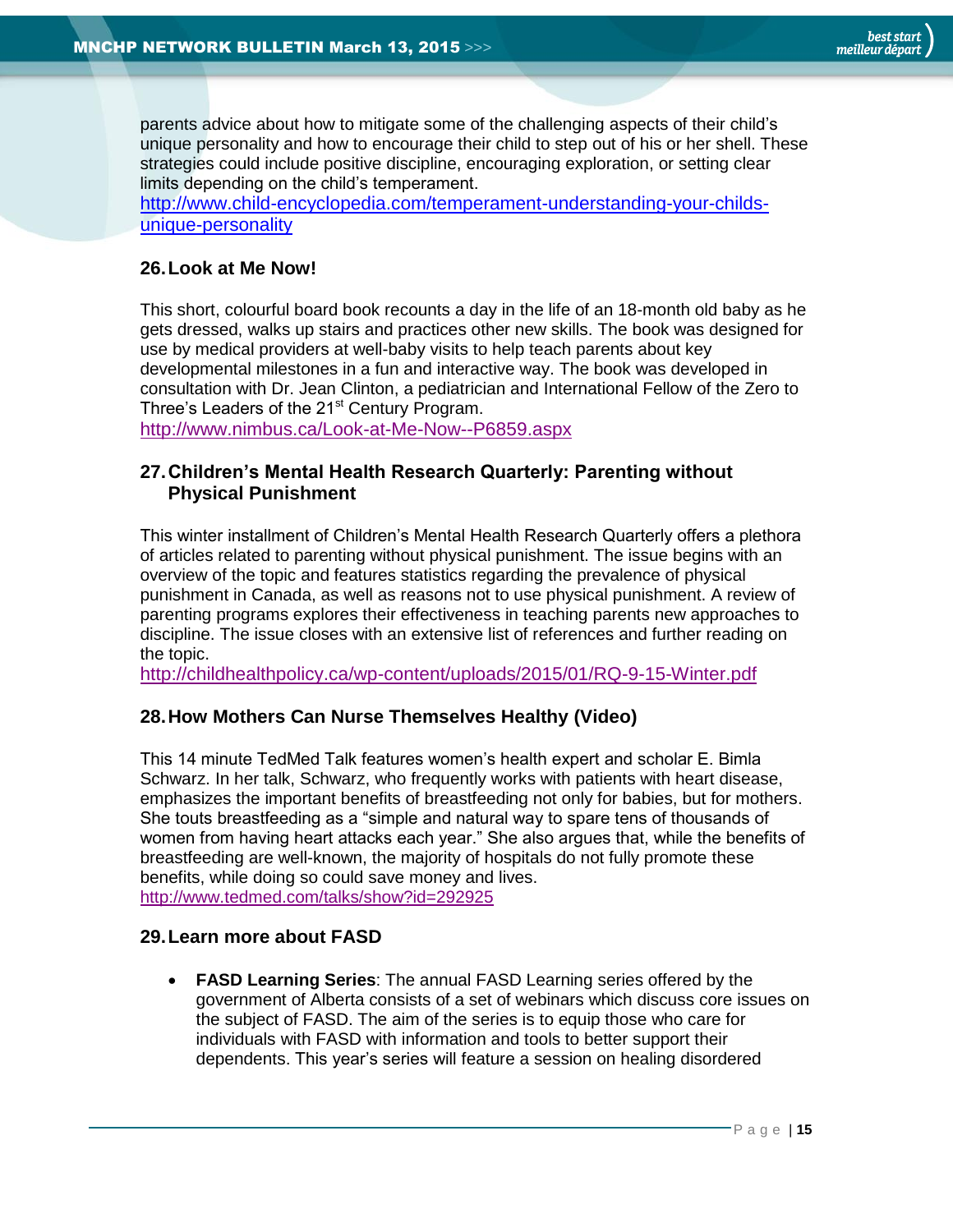attachments, a case study of a First Nations community's response to FASD, and a summary of new developments in FASD research. All sessions will be archived and sessions from past years are available on the Government of Alberta website.

<http://fasd.alberta.ca/fasd-learning-series.aspx>

 **Kids' Quest** – **FASD**: The Centers for Disease Control and Prevention has developed an interactive website to teach kids about Fetal Alcohol Spectrum Disorders. Kids visiting the site will follow eight steps that will allow them to explore their own understanding of FASD, learn some new facts, check out some websites, movies and books about FASD, and then test their knowledge. <http://www.cdc.gov/ncbddd/kids/fasd.html>

# <span id="page-15-0"></span>**VI. FEATURED BEST START RESOURCES**

#### <span id="page-15-1"></span>**30. Breastfeeding For the Health and Future of Our Nation**

March 24, 2015: Webinar March 26, 2015: Webinar March 30, 2015: Webinar

This webinar will help service providers support Aboriginal women with the art of breastfeeding. The following points will be discussed:

- Information about Aboriginal traditions around breastfeeding.
- Information about why breastfeeding is important.
- Information about how breastfeeding can help heal intergenerational trauma.
- Practical tips on how to help Aboriginal women get started and continue to breastfeed.
- Information and resources that your clients may find helpful.

Participants are encouraged to consult the resource [Breastfeeding for the Health and](http://www.beststart.org/resources/breastfeeding/BFHFN_sept26.pdf)  [Future of Our Nation](http://www.beststart.org/resources/breastfeeding/BFHFN_sept26.pdf) before participating in the webinar.

**March 24**: [https://www.eventbrite.ca/e/webinar-breastfeeding-for-the-health-and-future](https://www.eventbrite.ca/e/webinar-breastfeeding-for-the-health-and-future-of-our-nation-march-24-tickets-15918101470)[of-our-nation-march-24-tickets-15918101470](https://www.eventbrite.ca/e/webinar-breastfeeding-for-the-health-and-future-of-our-nation-march-24-tickets-15918101470)

**March 26**: [https://www.eventbrite.ca/e/webinar-breastfeeding-for-the-health-and-future](https://www.eventbrite.ca/e/webinar-breastfeeding-for-the-health-and-future-of-our-nation-march-26-tickets-15918157638)[of-our-nation-march-26-tickets-15918157638](https://www.eventbrite.ca/e/webinar-breastfeeding-for-the-health-and-future-of-our-nation-march-26-tickets-15918157638)

**March 30**: [https://www.eventbrite.ca/e/webinar-breastfeeding-for-the-health-and-future](https://www.eventbrite.ca/e/webinar-breastfeeding-for-the-health-and-future-of-our-nation-march-30-tickets-15918237878)[of-our-nation-march-30-tickets-15918237878](https://www.eventbrite.ca/e/webinar-breastfeeding-for-the-health-and-future-of-our-nation-march-30-tickets-15918237878)

## <span id="page-15-2"></span>**31. A Facilitator's Guide: Planning a First Nations Workshop for Parents**

This facilitator guide is meant to assist facilitators in planning and presenting a First Nations workshop for parents and caregivers of young children.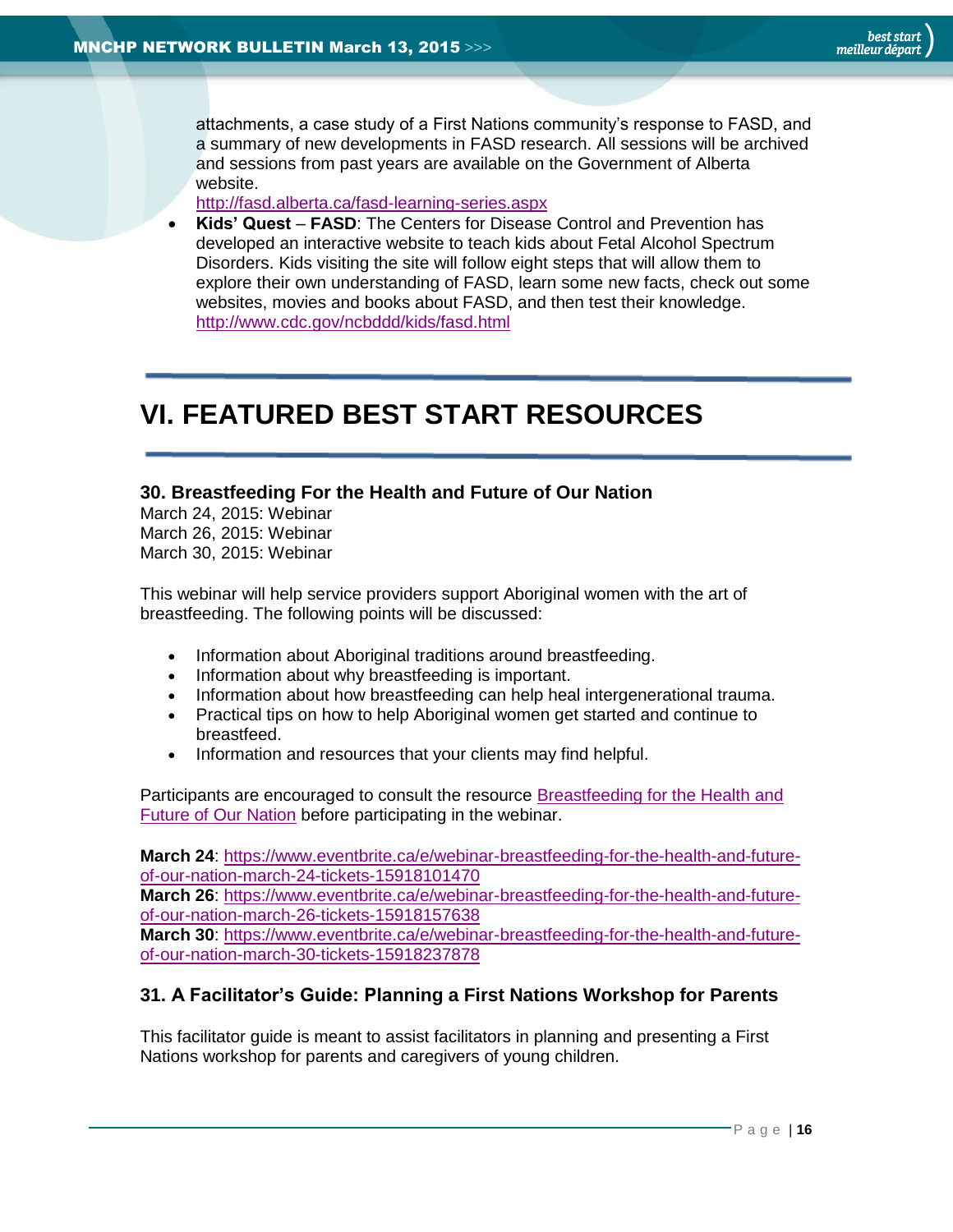[http://www.beststart.org/resources/aboriginal/fgw\\_final\\_low.pdf](http://www.beststart.org/resources/aboriginal/fgw_final_low.pdf)

#### <span id="page-16-1"></span>**32. Zhi-gid-minaan Nda-nii-jaan-sag – Growing Together With Our Children:**

This online guide will help facilitators in providing a workshop for First Nations parents and caregivers about parent-child attachment.

[http://www.beststart.org/resources/aboriginal/GTWOC\\_final.pdf](http://www.beststart.org/resources/aboriginal/GTWOC_final.pdf)

#### <span id="page-16-2"></span>**33.2015 Best Start Resource Centre Annual Conference: Post-Conference Coverage**

The **2015 Annual Best Start Resource Centre Conference** took place from **Wednesday February 25th to Friday February 27th** at the Hilton Toronto Airport Hotel & Suites. Over the course of the three days, close to 400 delegates came together to discuss key issues in maternal and child health, including infant mental health, physical activity and the early years, breastfeeding, prenatal education, parenting without punishing, and the health of Indigenous children in Canada. Delegates, including public health nurses, midwives, doulas, physicians, staff from Ontario Early Year's Centres, breastfeeding supporters, Ontario Healthy Babies Healthy Children staff, social workers and more, came from all across Canada to participate.

Explore the pages of this website to learn more about the topics presented at the conference. Access the slideshows from many of the workshops by clicking on the presentation titles. Video is also available for this year's afternoon keynote presentation by Dr. Brian Jack: **[Using Innovative Communication Technology to Deliver](http://youtu.be/MIl3m6K_3Hw)  [Preconception Care](http://youtu.be/MIl3m6K_3Hw)**.

<http://en.beststart.org/2015-best-start-resource-centre-annual-conference-overview/>

#### <span id="page-16-0"></span>**About This Bulletin**

*The Best Start Resource Centre thanks you for your interest in, and support of, our work. Best Start permits others to copy, distribute or reference the work for non-commercial purposes on condition that full credit is given. Because our MNCHP bulletins are designed to support local health promotion initiatives, we would appreciate knowing how this resource has supported, or been integrated into, your work [\(mnchp@healthnexus.ca\)](mailto:mnchp@healthnexus.ca). Please note that the Best Start Resource Centre does not endorse or recommend any events, resources, or publications mentioned in this bulletin.* 

**Information on the MNCHP Network**: Email mnchp@healthnexus.ca or visit <http://www.beststart.org/services/information.html> **To manage your subscription, unsubscribe from the list-serv and access the MNCHP archives**: http://lists.beststart.org/listinfo.cgi/mnchp-beststart.org **To submit items for MNCHP Bulletins**: Email mnchp@healthnexus.ca

#### **Contact Us**

**Best Start Resource Centre**: http://beststart.org/index\_eng.html **Health Nexus**: http://en.healthnexus.ca/ 180 Dundas W., Room 301, Toronto (Ontario) M5G 1Z8

# **Stay connected!**